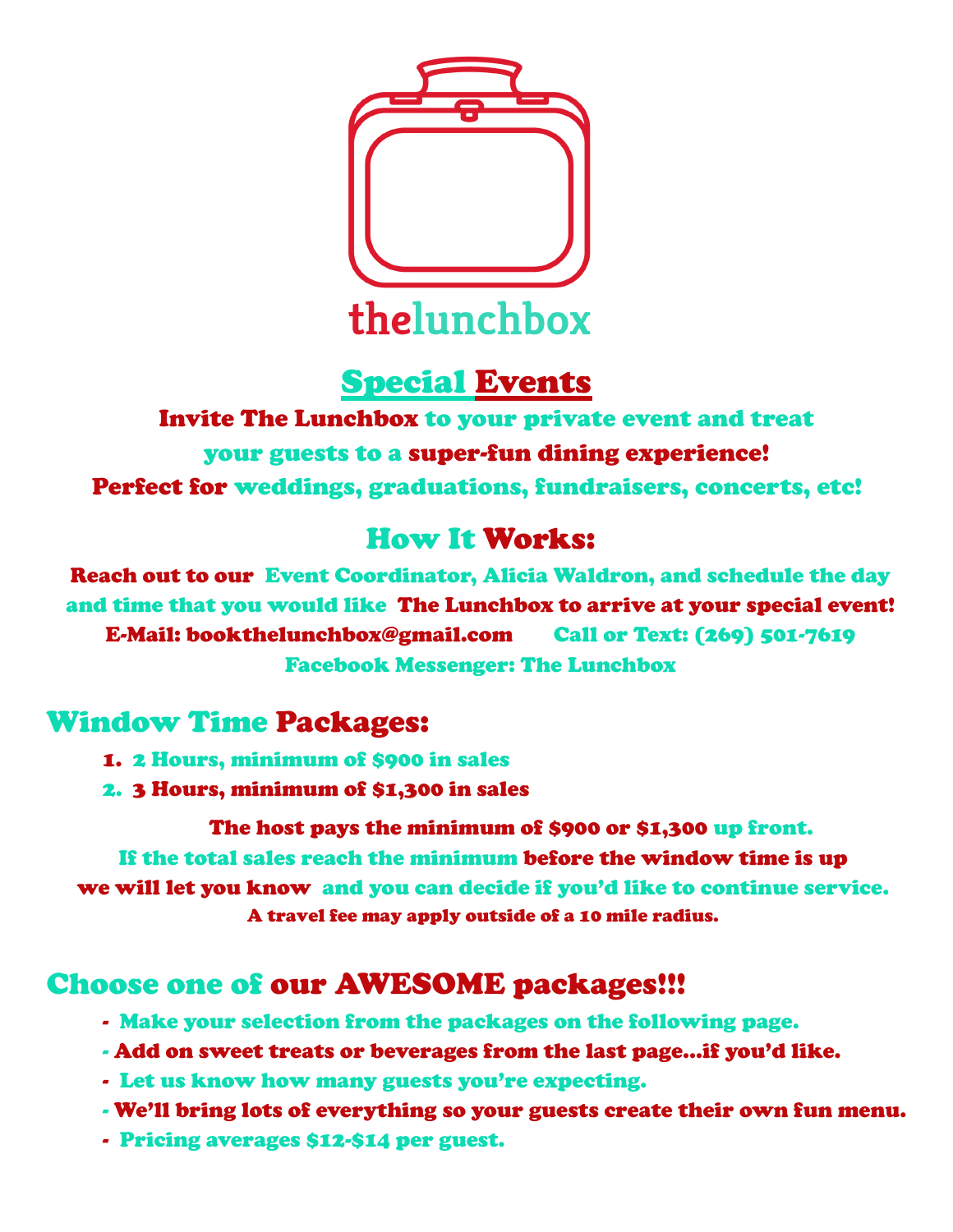## PACKAGES!!!

#### BBQ Picnic Package!

Pulled Pork Sliders with Chef Jen's Pepsi BBQ sauce and fresh apple slaw.

Bacon Cheddar Mac with TONS of gooey white cheddar, crispy bacon and our secret recipe crunchy buttery crumb topping.

BBQ Sundae bacon white cheddar mac topped with Pepsi BBQ pulled pork and fresh apple slaw...our MOST POPULAR menu item!!!

Homestyle Potato Salad just like Grandma used to make!

Fresh Apple Slaw traditional cabbage & carrot mixed with our own twist of tart apple, green onion and poppyseeds...soooooo good!!!

### Fiesta Fun Package!

Street Tacos soft corn tortillas filled with delicious marinated chicken and ALL THREE of our amazing flavors below.

Taco Bowls fluffy and flavorful cilantro-lime rice topped with delicious marinated chicken and that's right...ALL THREE of our amazing flavors below.

- Mango Chicken mango-pineapple salsa, fresh cilantro and crema
- Southwest Chicken black bean & corn salsa, shredded cheddar, fresh cilantro and crema
- American Style Chicken chopped lettuce & tomato, shredded cheddar, fresh cilantro and crema

Chips & Queso & Salsa crunchy tortilla chips topped with warm queso or spicy salsa or BOTH!!!

#### Slider Palooza Package!

Pulled Pork Sliders with Chef Jen's Pepsi BBQ sauce and fresh apple slaw.

French Dip Sliders with swiss cheese and tangy horseradish sauce.

Club Sliders with oven-baked ham and turkey, topped with fresh lettuce & tomato and delicious peppered bacon mayo.

Sriracha Egg Salad Sliders topped with spicy mayo, crisp lettuce and chopped chives.

Pasta Salad your choice of Summer Veggie, Italian or Greek

Potato Chips

#### Fan Favorites Package (a collection of our most popular menu items!) !

Pulled Pork Sliders with Chef Jen's Pepsi BBQ sauce and fresh apple slaw.

Mango Chicken Street Tacos soft corn tortillas filled with delicious marinated chicken, topped with our super fresh mango-pineapple salsa, cilantro and crema.

Bacon Cheddar Mac with TONS of gooey white cheddar, crispy bacon and our secret recipe crunchy buttery crumb topping.

BBQ Sundae bacon white cheddar mac topped with Pepsi BBQ pulled pork and fresh apple slaw...our MOST POPULAR menu item!!!

Fresh Apple Slaw traditional cabbage & carrot mixed with our own twist of tart apple, green onion and poppyseeds...soooooo good!!!